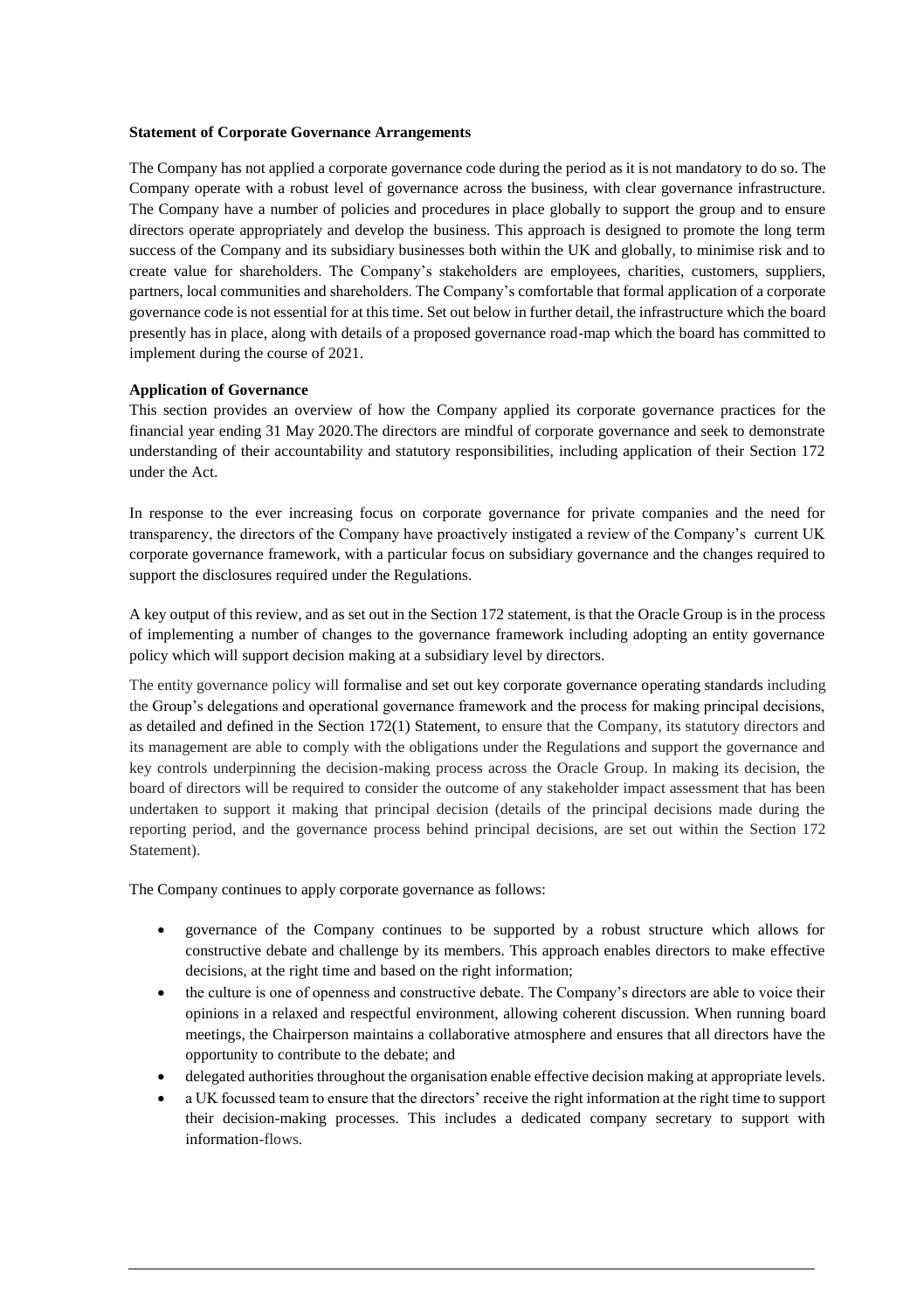### **Purpose and Values**

 Oracle's purpose is to help people see data in new ways, discover insights and unlock endless possibilities. At the heart of this purposes are the following values:

- Mutual respect;
- integrity;
- customer satisfaction;
- quality;
- teamwork;
- fairness;
- communication;
- compliance;
- innovation; and
- ethics.

 These values drive the focus, define the strategy and underpin the behaviours and attitudes of the Company's employees and senior management in their work, establishing a holistic and robust approach to risk management and corporate governance.

# **Board Composition**

 Governance is an integral part of the way the Company delivers strategy and why such long-standing and dedicated directors are on the Company board. As part of the proposed entity governance policy which the Company will be implementing, the directors of the Company will regularly review the structure, size and composition of the board in order to ensure it comprises the right people with the requisite skills and experience, including diversity of thought and approach, who can provide strong and effective leadership to the business and support delivery of the Group's strategy. The Company has composed a board with a balance of skills, backgrounds, experience and knowledge required to compliment the promotion of the long term success of the Company and to identify the impacts of the board's decisions on the Company'sstakeholders, and where relevant, the likely consequences of those decisions in the long-term. Individual directors have sufficient capacity to make a valuable contribution that is aligned to the Company's activities.

Below is a brief biography of the directors of the Company:

# *David Hudson*

 Mr Hudson has been an Oracle employee for over 20 years and currently serves as Senior Vice President of EMEA Legal, Regional General Counsel & Compliance and Ethics Officer. Mr Hudson manages over 120 indirect reports across the EMEA region. Mr Hudson brings to the board his extensive knowledge and experience of legal and compliance matters, as well as substantial, in-depth knowledge of the Oracle business, its stakeholders and Oracle's Compliance and Ethics Program.

### *Simon Allison*

 Mr Allison has been an Oracle employee for over 20 years and currently serves as Vice President of EMEA Tax. Mr Allison brings to the board his considerable knowledge and experience of tax matters and the ability to evaluate how such matters may impact the business. Mr Allison also has extensive and intricate knowledge of the Oracle business operations and its policies and processes.

# *Glenn Sharpe*

 Mr Sharpe has been an Oracle employee for over 15 years and currently serves as Senior Finance Director responsible for the UK and Ireland. Mr Sharpe is responsible for all the financial risk and compliance aspects of Oracle's legal entities across the EMEA region. This incorporates financial risk management, local statutory compliance and board of director's responsibilities. Mr Sharpe provides the board with an important financial perspective on its operations.